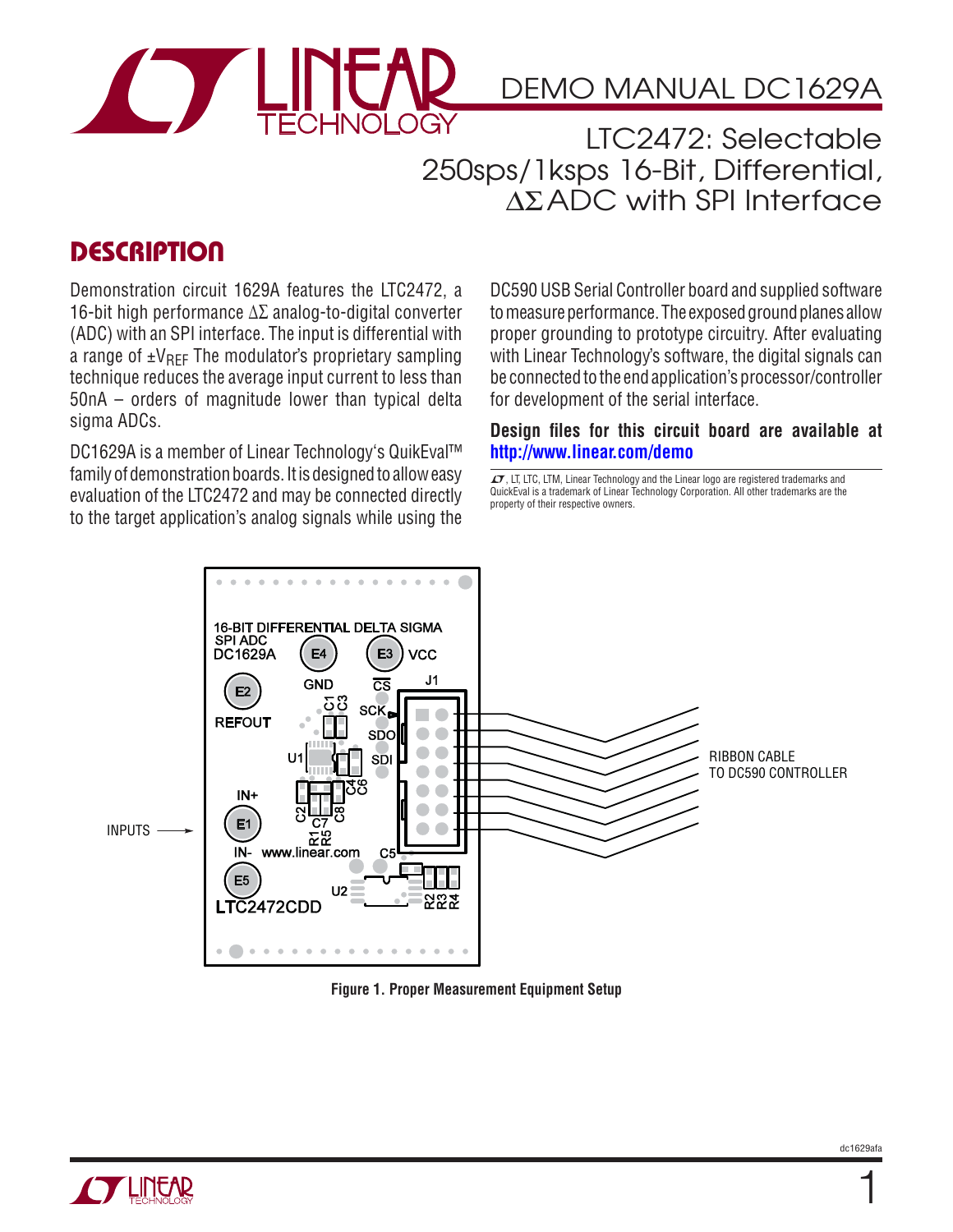# **QUICK START PROCEDURE**

Connect DC1629A to a DC590 USB Serial Controller using the supplied 14-conductor ribbon cable. Connect DC590 to host PC with a standard USB A/B cable. Run the evaluation software supplied with DC590 or downloaded from http://www.linear.com/software. The correct program will be loaded automatically. Click the COLLECT button to start

reading the input voltage. Details on software features are documented in the control panel's help menu.

Tools are available for logging data, changing reference voltage, changing the number of points in the strip chart and histogram, and changing the number of points averaged for the DVM display.

| <b>LTC2472</b>                                                                          | w.                                                             |
|-----------------------------------------------------------------------------------------|----------------------------------------------------------------|
| File View Tools Help<br>Collect<br>Average<br>Reset                                     | <b>LTC2472</b>                                                 |
| <b>Volts</b>                                                                            | 0,00000000                                                     |
| Noise Histogram [ppm]<br>No data                                                        | Deviation from Average of All Samples [ppm]<br>No data         |
| Bin Width [cnts] 0<br>1 cnt = 15.2588 ppm<br>RMS Noise [ppm] 0.0<br>Based on last 0 pts | <b>Conversion Rate</b><br>$\bullet$ 250 sps<br>$\cap$ 1000 sps |

**Figure 2. Software Screenshot**



dc1629afa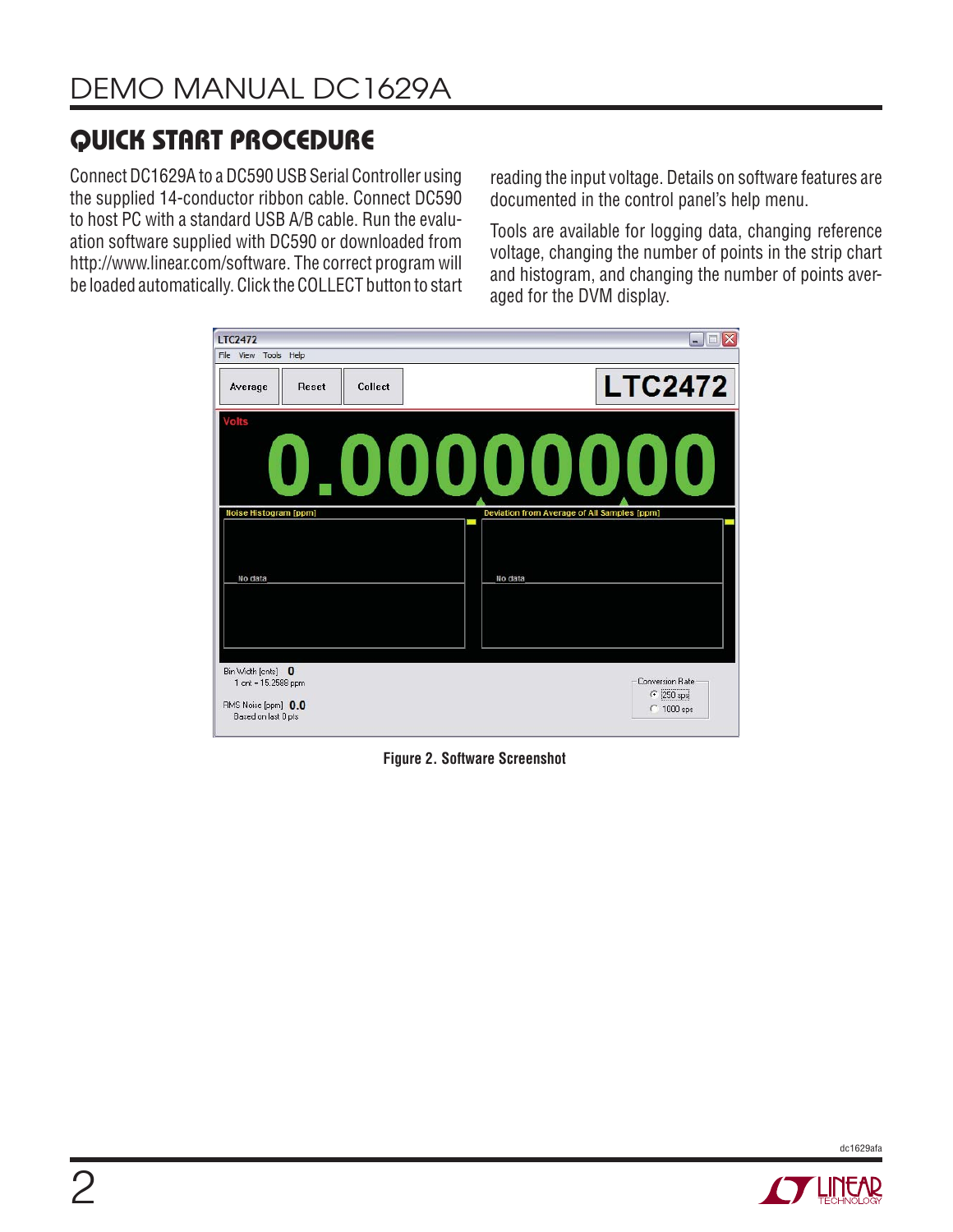## **HARDWARE SET-UP**

### **CONNECTION TO DC590 SERIAL CONTROLLER**

J1 is the power and digital interface connector. Connect to DC590 serial controller with supplied 14-conductor ribbon cable.

### **ANALOG CONNECTIONS**

Analog signal connections are made via the row of turret posts along the edge of the board. Also, when connecting the board to an existing circuit the exposed ground planes along the edges of the board may be used to form a solid connection between grounds.

**GND:** This turret is connected directly to the internal ground planes.

**V<sub>CC</sub>:** This is the supply and reference voltage for the ADC. Do not draw any power from this point.

**IN+:** This is the positive input to the ADC. The maximum differential voltage between  $IN<sup>+</sup>$  and  $IN<sup>-</sup>$  is ±1.25V.

**IN–:** This is the negative input to the ADC

**REFOUT:** This turret is connected to the LTC2472 REFOUT pin. This pin may be used to provide a reference voltage to an external circuit and can source up to 100μA. Do NOT drive this pin. This pin is normally at 1.25V.

dc1629afa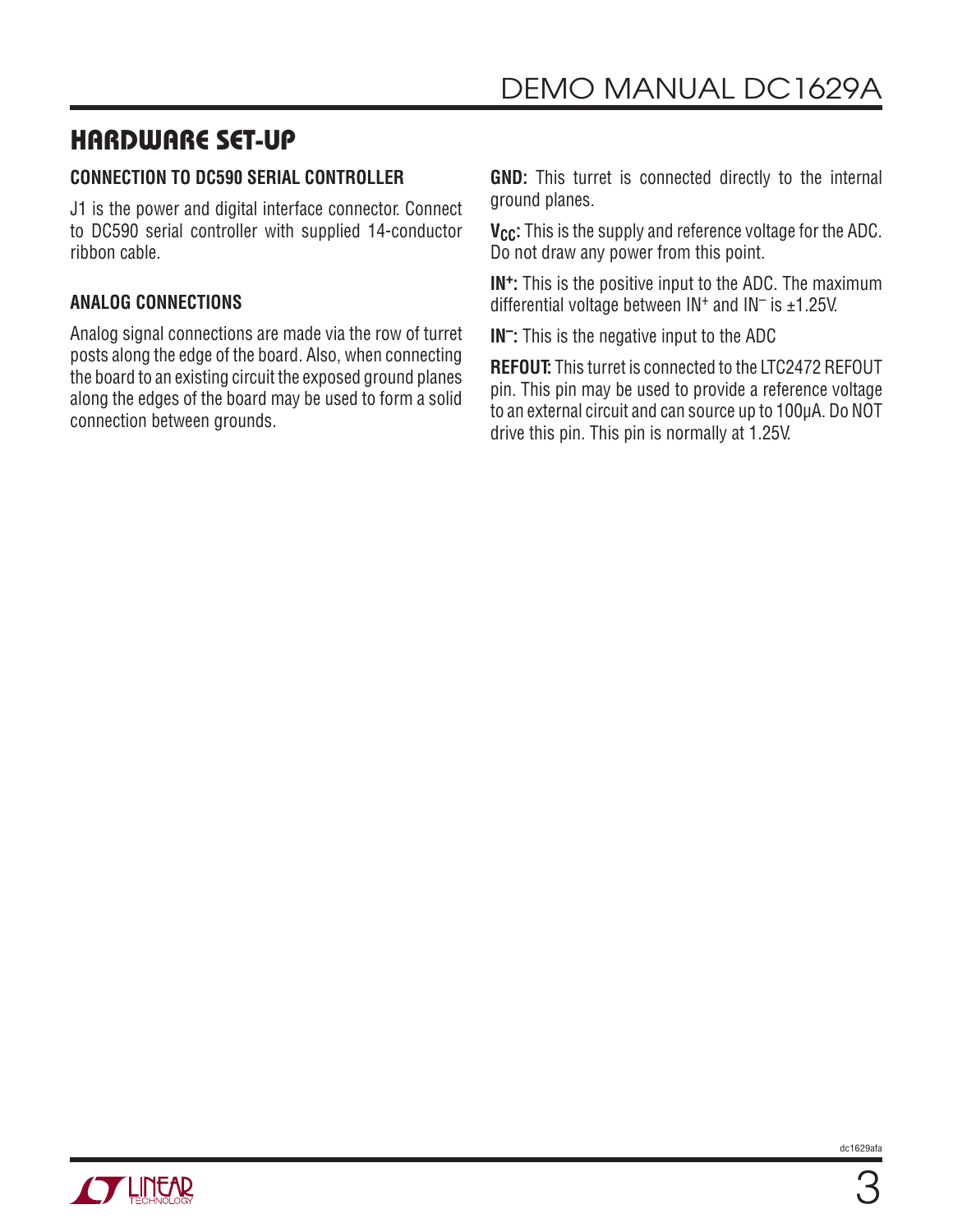# DEMO MANUAL DC1629A

# **PARTS LIST**

| ITEM                               | QUANTITY | <b>REFERENCE-</b><br><b>DESCRIPTION</b>          | <b>PART DESCRIPTION</b>                        | <b>MANUFACTURER, PART NUMBER</b>  |
|------------------------------------|----------|--------------------------------------------------|------------------------------------------------|-----------------------------------|
| <b>REQUIRED CIRCUIT COMPONENTS</b> |          |                                                  |                                                |                                   |
|                                    |          | C1, C2, C3, C4, C5,<br>C7, C8                    | Capacitor, 0402, 0.1µF, 20%, 16V, X7R          | TDK C1005X7R1C104M                |
| 2                                  |          | C6                                               | Capacitor, 0603, 10µF, 20%, 6.3V, X5R          | TDK C1608X5R0J106M                |
|                                    |          | C6 - Alternate                                   | Capacitor, 0603, 10µF, 20%, 6.3V, X5R          | Murata GRM188R60J106ME47D         |
| 3                                  | 5        | E1, E2, E3, E4, E5                               | Turret                                         | Mill Max 2308-2                   |
| 4                                  |          | J1                                               | Header, $2mm \times 7mm$ 2mm                   | Molex 878311420                   |
| 5                                  | 2        | R <sub>1</sub> , R <sub>5</sub>                  | Resistor, 0402, 1k $\Omega$ , 5%, 1/16W        | Vishay CRCW0402102JNED            |
| 6                                  | 3        | R <sub>2</sub> , R <sub>3</sub> , R <sub>4</sub> | Resistor, 0402, 4.99 $k\Omega$ , 1%, 1/16W     | Vishay CRCW04024K99FKED           |
|                                    |          | U1                                               | IC, 16-Bit ADC w/Integrated Precision Refrence | Linear Technology LTC2472CDD      |
| 8                                  |          | U <sub>2</sub>                                   | IC, IC Serial EEPROM 2k                        | Microchip Technology 24LC025-I/ST |
| 9                                  |          |                                                  | Fab, Printed Circuit Board                     | Demo Circuit 1629A                |
| 10                                 |          |                                                  | Stencil                                        | Stencil 1629A                     |



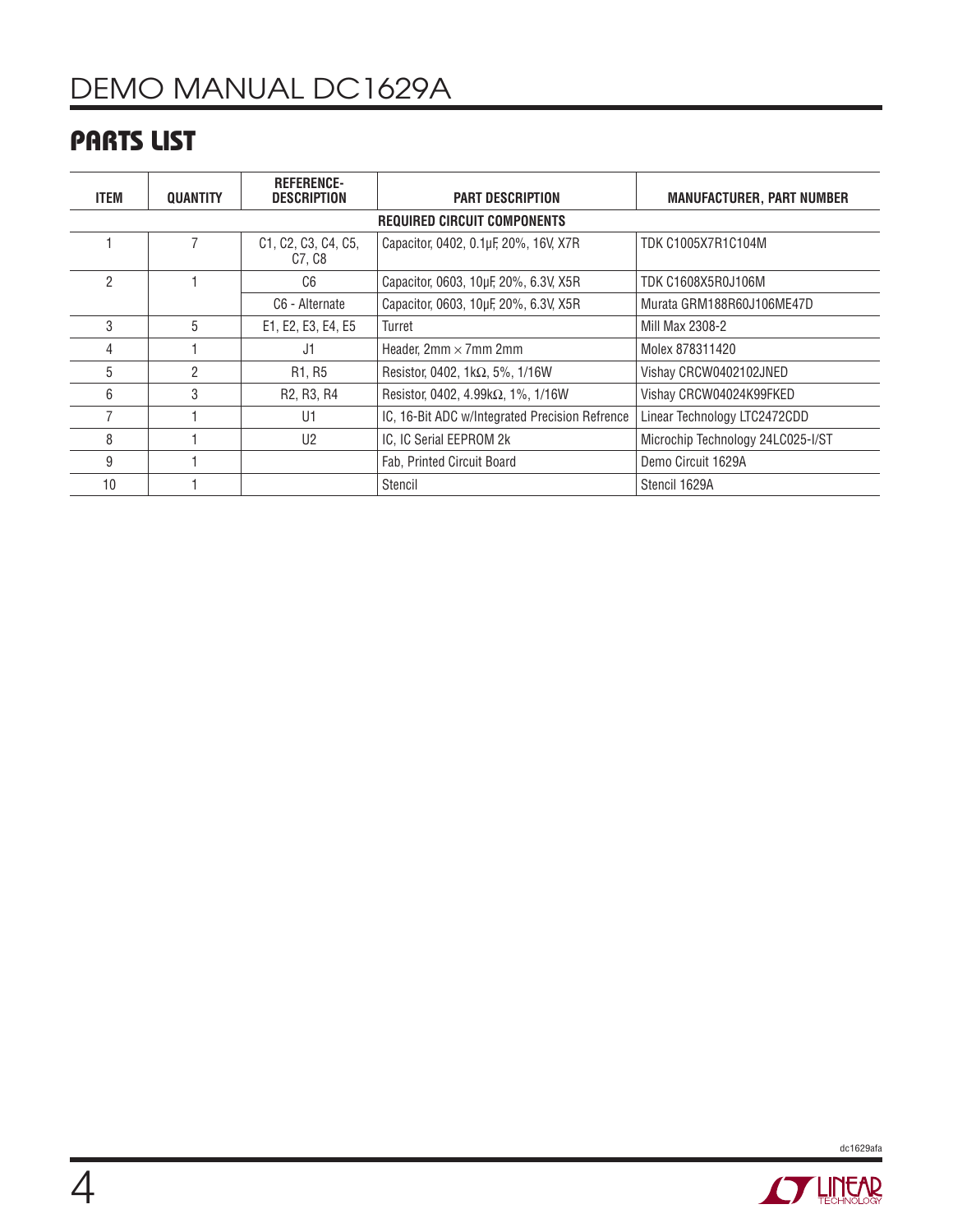# **SCHEMATIC DIAGRAM**





Information furnished by Linear Technology Corporation is believed to be accurate and reliable. However, no responsibility is assumed for its use. Linear Technology Corporation makes no representation that the interconnection of its circuits as described herein will not infringe on existing patent rights.

5